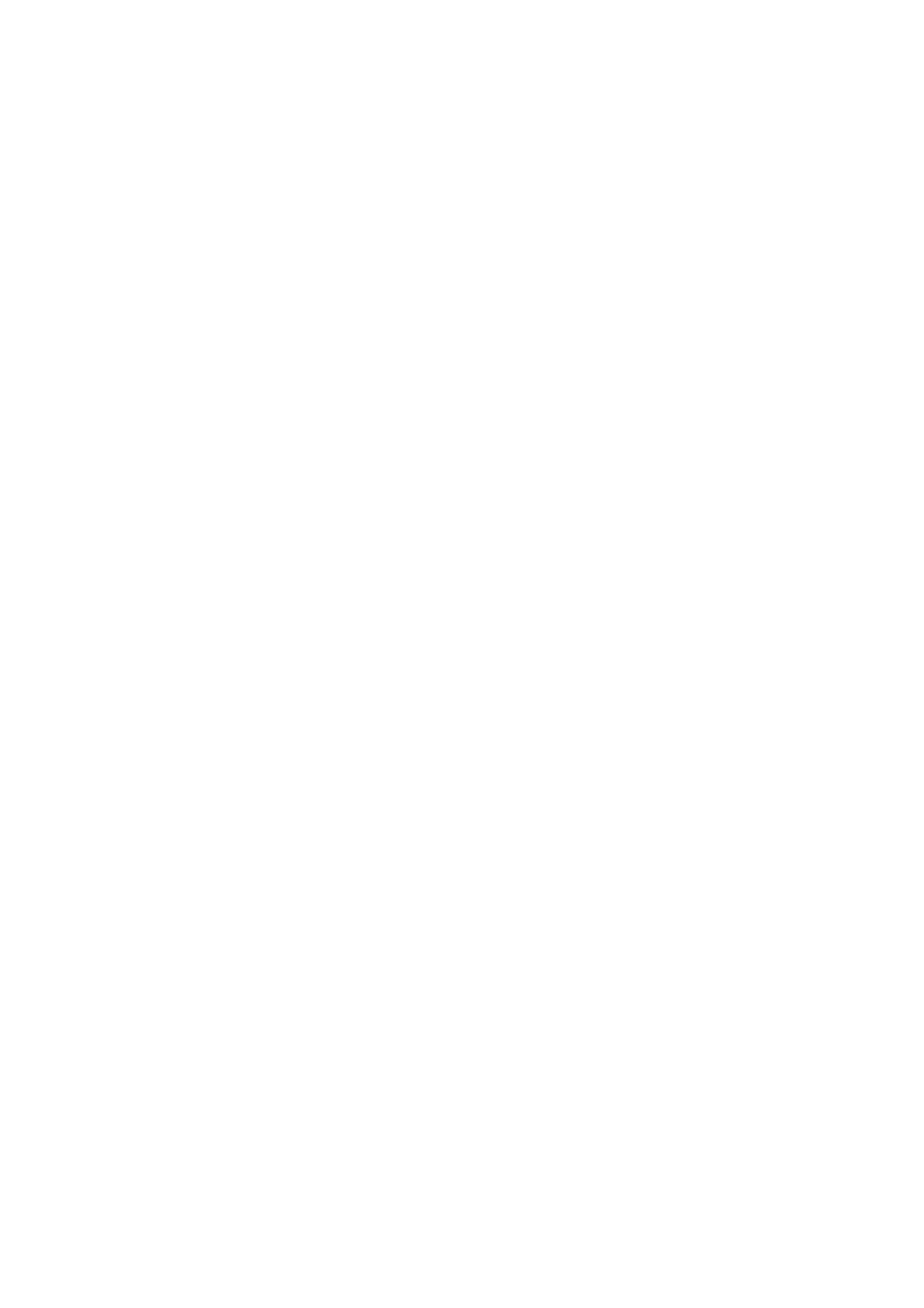# **National Competition Policy Review of Pharmacy**

## **OVERVIEW AND RECOMMENDATIONS**

## *INTRODUCTION*

Pharmacy is an important element of Australia's health care system. Whether operating in hospitals and other acute care facilities, or in the familiar chemist shops of Australian cities and towns, pharmacists and pharmacies are an integral part of the day to day life of our nation. Pharmacists are highly-regarded and highly-trusted professionals, consistently rated in opinion surveys as one of the best-regarded occupational groups<sup>1</sup>.

The shopfront community pharmacy is something most people take for granted. Beyond this social acceptance, pharmacy has developed its own professional culture. The profession itself is remarkable for its superb ability to organise itself, develop an *esprit de corps* and common outlook among its members, and convert that professional discipline into community influence.

This unique pharmacy culture has developed amidst, and partly as a result of, the relatively high level of industry regulation. Government controls are apparent in almost every aspect of community pharmacy – from who may practise as a pharmacist, the location of the shop, to the prices it charges for subsidised prescription goods, to who can actually own and run the pharmacy.

## *BACKGROUND TO THE REVIEW AND THE REGULATION OF PHARMACY*

The National Competition Policy (NCP) Review of Pharmacy Regulation was announced in June 1999. It was asked by the Council of Australian Governments (COAG), to examine specified Acts and regulations relating to pharmacy. It was also asked to determine whether these impose restrictions on competition and, if so, whether any such restrictions are of net public benefit and, if not, whether they should be removed.

This has been the first single national review of a profession commissioned under the NCP systematic legislative review process.

## *What is being reviewed?*

The Review's Terms of Reference asked it to look at State and Territory *Pharmacy* and *Pharmacists Acts*, and relevant parts of the Commonwealth *National Health Act 1953*.

The Terms of Reference asked the Review specifically to examine the restrictions that legislation may impose on three specific areas of pharmacy practice and the commercial operation of the pharmacy industry:

• Ownership of pharmacies;

 $\overline{a}$ 

<sup>1</sup> The 1999 Morgan occupational trust survey gave pharmacists an 86 per cent "approval" rating, and placed them as an occupation as the most trustworthy occupational group in terms of respondent answers: *The Bulletin*, 29 June 1999.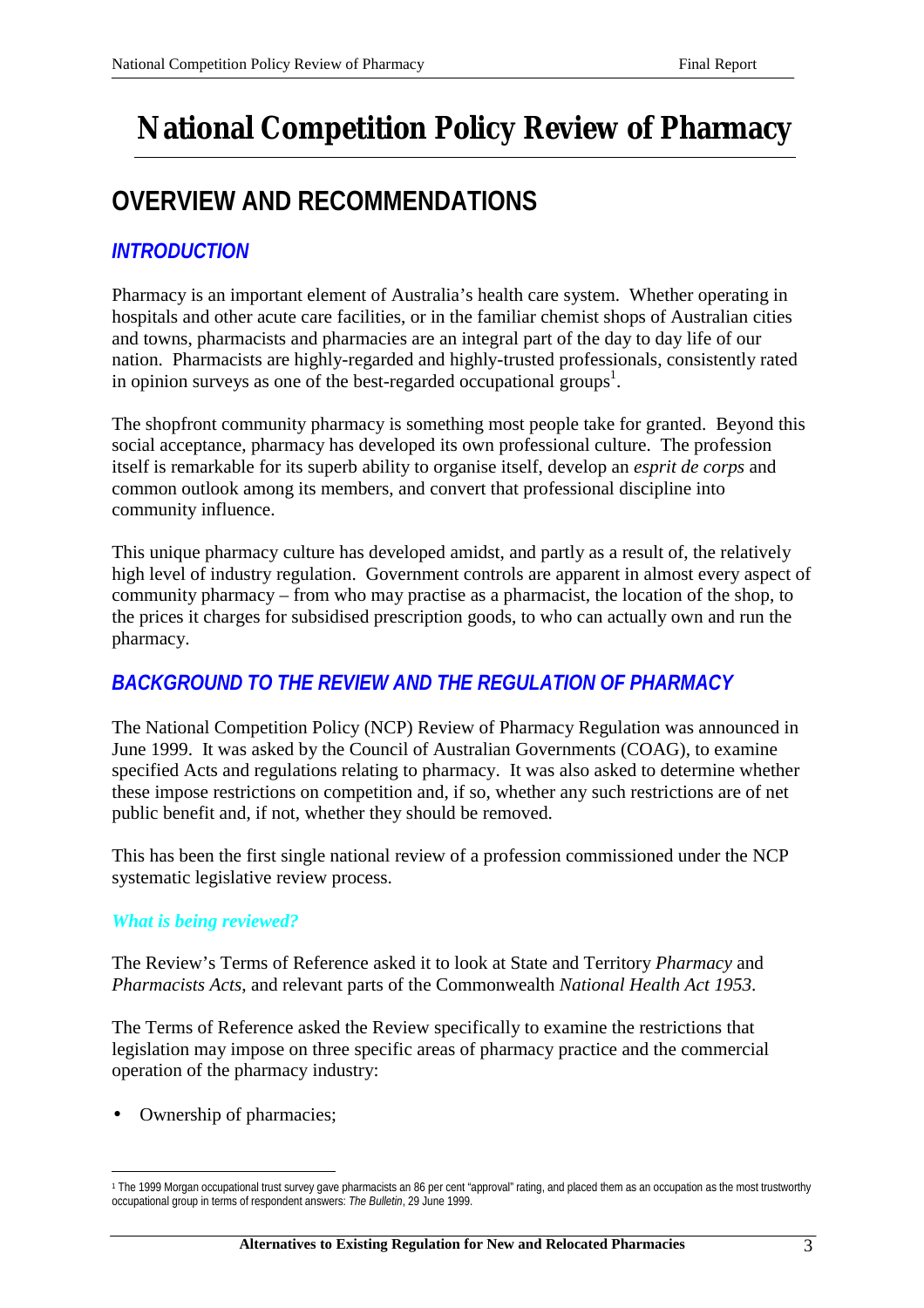- Location of pharmacies to dispense benefits under the Commonwealth Pharmaceutical Benefits Scheme (PBS); and
- The registration of pharmacists.

Each State or Territory has a *Pharmacy* or *Pharmacists Act*<sup>2</sup>, consistent with their responsibility for regulating the professions. While each Act covers relatively common ground on such matters as pharmacist registration, the professional and commercial practice of pharmacy, and the constitution and powers of regulatory authorities, they each reflect local needs and conditions in each State and Territory.

The Commonwealth also has a regulatory interest through its *National Health Act 1953*. The Act sets out statutory requirements for the administration of the Pharmaceutical Benefits Scheme (PBS), including the power to determine which pharmacies may "supply" pharmaceutical benefits to the public, and where these may be located.

## *Progress of the Review*

After it was announced by COAG on 19 June 1999, the Review released a discussion paper posing a number of questions based on its Terms of Reference. It also advertised for submissions.

The Review received over 100 submissions from governments, industry and stakeholder groups, practising pharmacists, allied health practitioners and members of the general public. It also held face-to-face consultations with interested parties in all States and the Australian Capital Territory.

A *Preliminary Report* was submitted to COAG, with the Review's indicative findings and recommendations, in November 1999. The *Preliminary Report* generated a great deal of interest, particularly from pharmacy professional and industry bodies. The public comment, detailed responses and other feedback from the *Preliminary Report* have been invaluable to the Review, challenged some of that Report's assumptions and reinforced others, and generally have helped to sharpen the analysis, findings and recommendations contained in this *Final Report*.

## *THE REVIEW AND THE PHARMACY PROFESSION*

The NCP process is not a universally popular one. It generates more than a measure of apprehension and concern from both regulators and the regulated, as it seeks to test assumptions and practices in areas of commercial and professional activity that many consider have served Australia well and see no reason to change. But even the most trusted ways of doing things benefit from being evaluated critically, being validated if they do continue to serve a good purpose, and removed if they do not.

Pharmacy is no exception.

Both pharmacy as a profession and community pharmacy as an industry have long enjoyed shelter from the full force of market competition. There is competition between pharmacies and pharmacists, but it is competition within a relatively homogenous, conservative and

 $\overline{a}$ 2 These Acts are listed in Attachment A to the Review's Terms of Reference, which are set out at Appendix A. They are henceforth referred to collectively as *Pharmacy Acts*.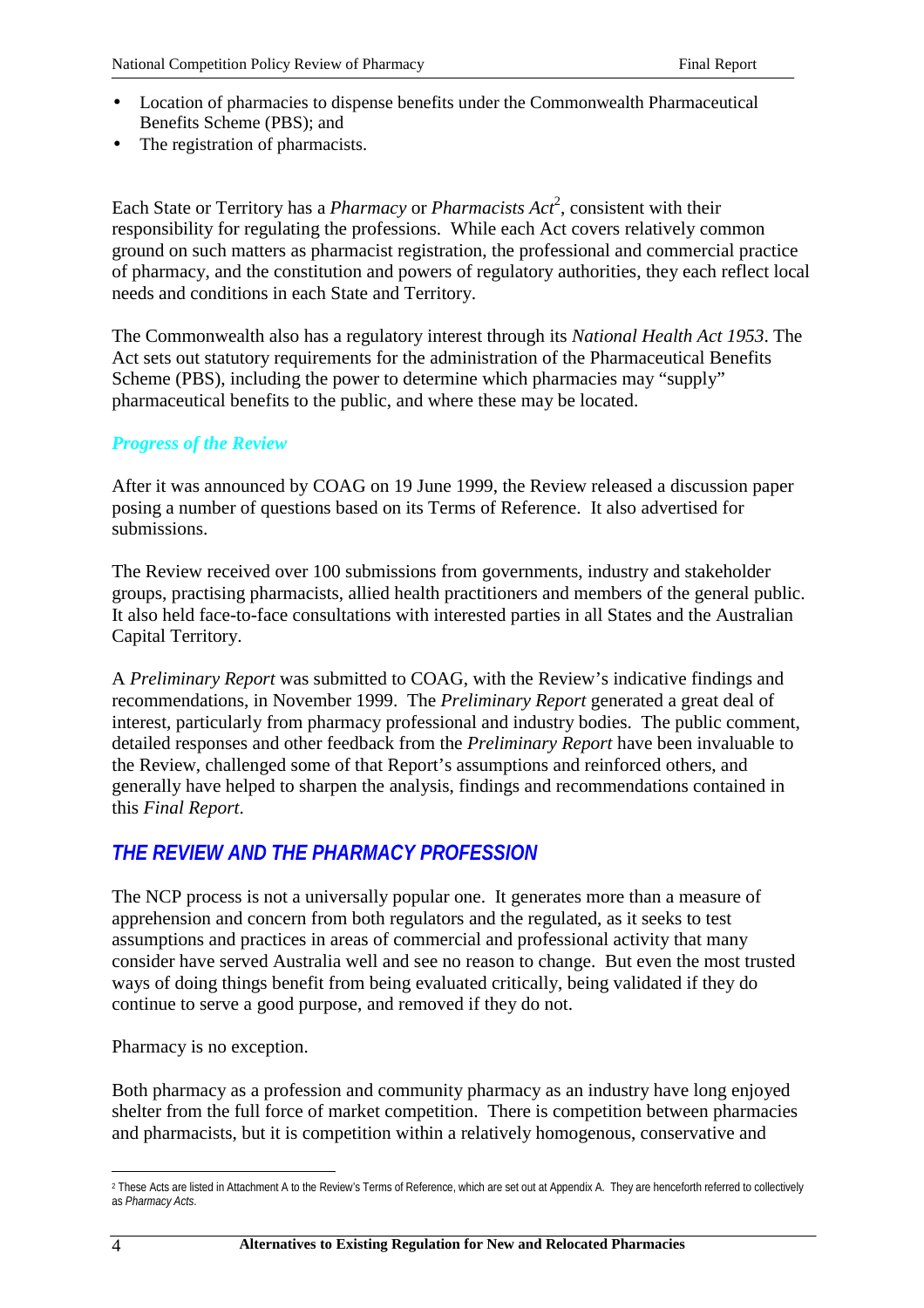stable professional market. Pharmacists have not had truly to compete against nonpharmacist competitors for generations.

The regulatory framework of pharmacy has been relatively static for many years, indeed many decades. Professionals in general are comfortable with traditions of self-regulation and control, and many pharmacists have felt uneasy, even hostile, to the prospect of change arising from an external process of review.

In addition, the industry's operating and regulatory environment is relatively static and benign and does not in itself foster competition. The greater part of community pharmacies' income (about two dollars in every three in turnover) is underpinned by government-funded remuneration and the fixed retail prices of subsidised medicines dispensed on the PBS. Related to the PBS are restrictions on where dispensing pharmacies may locate for PBS purposes, which themselves influence the shape and operation of the community pharmacy market.

Such stable income and regulatory bases, coupled with the increasing demand for costly drugs and medicines as the Australian population ages, help to ensure that pharmacies are seen by those who own and finance them as low risk businesses, when the overall chances of a small and medium business failing are high.

Against this background, the Review examined the relative costs and benefits of the legislative restrictions on pharmacy referred to it by the Terms of Reference, and formed the findings, conclusions and recommendations contained in this Report.

## *OWNERSHIP OF PHARMACIES*

Under each State Act, with the specified exceptions of friendly societies and some "grandparented" proprietors (that is, for-profit non-pharmacist proprietors whose holdings predate existing restrictions), by and large only registered pharmacists may own pharmacies.

The Australian Capital Territory and Northern Territory *Pharmacy Acts*, however, only require conclusively that a pharmacy be managed by a pharmacist – their provisions actually are ambiguous as to whether this extends to requiring pharmacist ownership of pharmacies.

The Review interpreted its ownership reference as examining not only the core question of who can own pharmacies, but also as considering issues related to the commercial operation of pharmacies as this may be affected by professional regulation in State and Territory Acts. Such factors include how many pharmacies a proprietor may own, ownership structures for pharmacy businesses, third party pecuniary interests in pharmacy businesses, and regulatory authorities registering both pharmacy premises and businesses. All of these factors relate to the central question of who may lawfully own or have a proprietary interest in a pharmacy.

While they are serious restrictions on competition, the current limitations on who may own and operate a pharmacy are seen as a net benefit to the Australian community as a whole. Pharmacist proprietorship of pharmacies adds reasonable value to the professional quality and performance of that network, over and above any questions of how integral the ownership of pharmacies by pharmacists is to the long-term future of the community pharmacy industry as Australians are accustomed to it.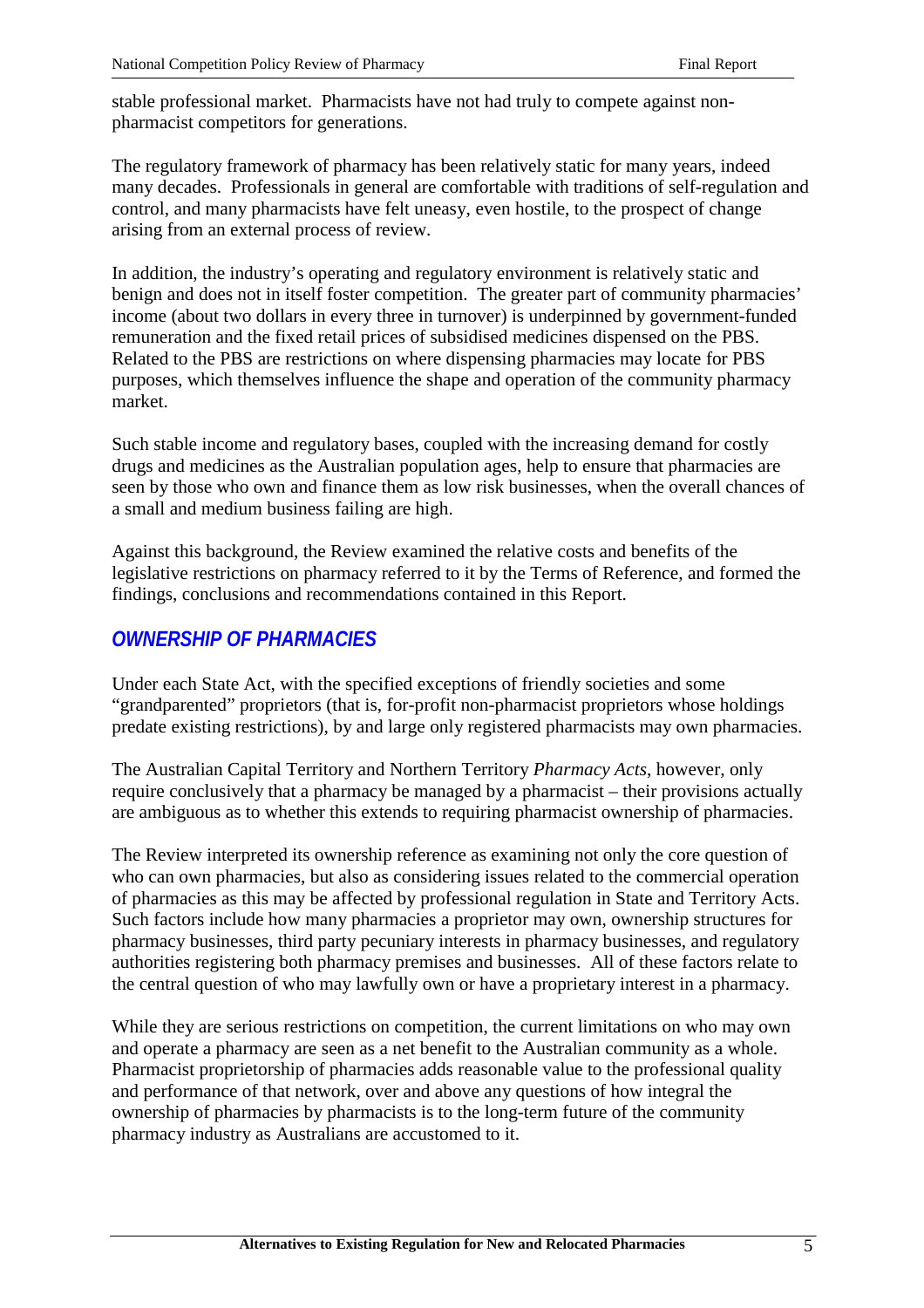The Review also recommends that existing exceptions to the general pharmacist ownership principle, friendly societies and grandparented non-pharmacist owned pharmacies, be retained. The close regulation of friendly society pharmacies could also be simplified if those eligible to operate them are limited to existing groups, those groups derive no undue competitive advantage from their status, and the overall pharmacist proprietorship principle of the community pharmacy industry is not called into question.

Beyond this point, however, *Pharmacy Acts* and regulatory machinery have become involved in all aspects of a pharmacy business, ranging from the goods and services sold in a pharmacy shop with whom a pharmacist may enter commercial relations, and the nature of those relations.

The Review believes that *Pharmacy Acts* and regulatory authorities should focus their regulatory attention exclusively on the safe and competent practice of pharmacy. Pharmacists are, after all, professionals whose high training enables them to trust their personal judgment and make all manner of decisions carefully and analytically. Beyond this is a range of other commercial mechanisms safeguarding the public interest, from the *Trade Practices Act* to sale of goods legislation, that support fair and responsible trading and business practices.

With this in mind, the Review has concluded that regulations of the commercial aspects of pharmacy practices should be wound back, or removed, wherever possible to ensure that pharmacy businesses can make their own commercial judgments without undue interference from professional regulatory authorities. The only criterion for pharmacy legislation's intervention in commercial matters should be ensuring that pharmacy services are practised by professionals safely and competently, and that these professionals act always in the best interests of their patients and clients without undue, inappropriate or unethical interference from any third party.

The Review believes that this is the spirit of existing pharmacy legislation, but that over time its coverage has been extended too far by convention and precedent.

The Review has also given some thought to whether the range of workable pharmacy ownership structures can be extended to give a greater semblance of genuine commercial thinking and competition among community pharmacy businesses and practices. It has outlined a model of corporate governance that could be considered in this regard, consistent with the assumptions of its recommendations.

## **OWNERSHIP OF PHARMACIES - RECOMMENDATIONS**

## **Recommendation 1**

**The Review recommends that:**

- **(a) Legislative restrictions on who may own and operate community pharmacies are retained; and**
- **(b) With existing exceptions, the ownership and control of community pharmacies continues to be confined to registered pharmacists.**

#### **Recommendation 2**

**The Review recommends that:**

**(a) Any State or Territory's residential requirements for pharmacy ownership are removed; and**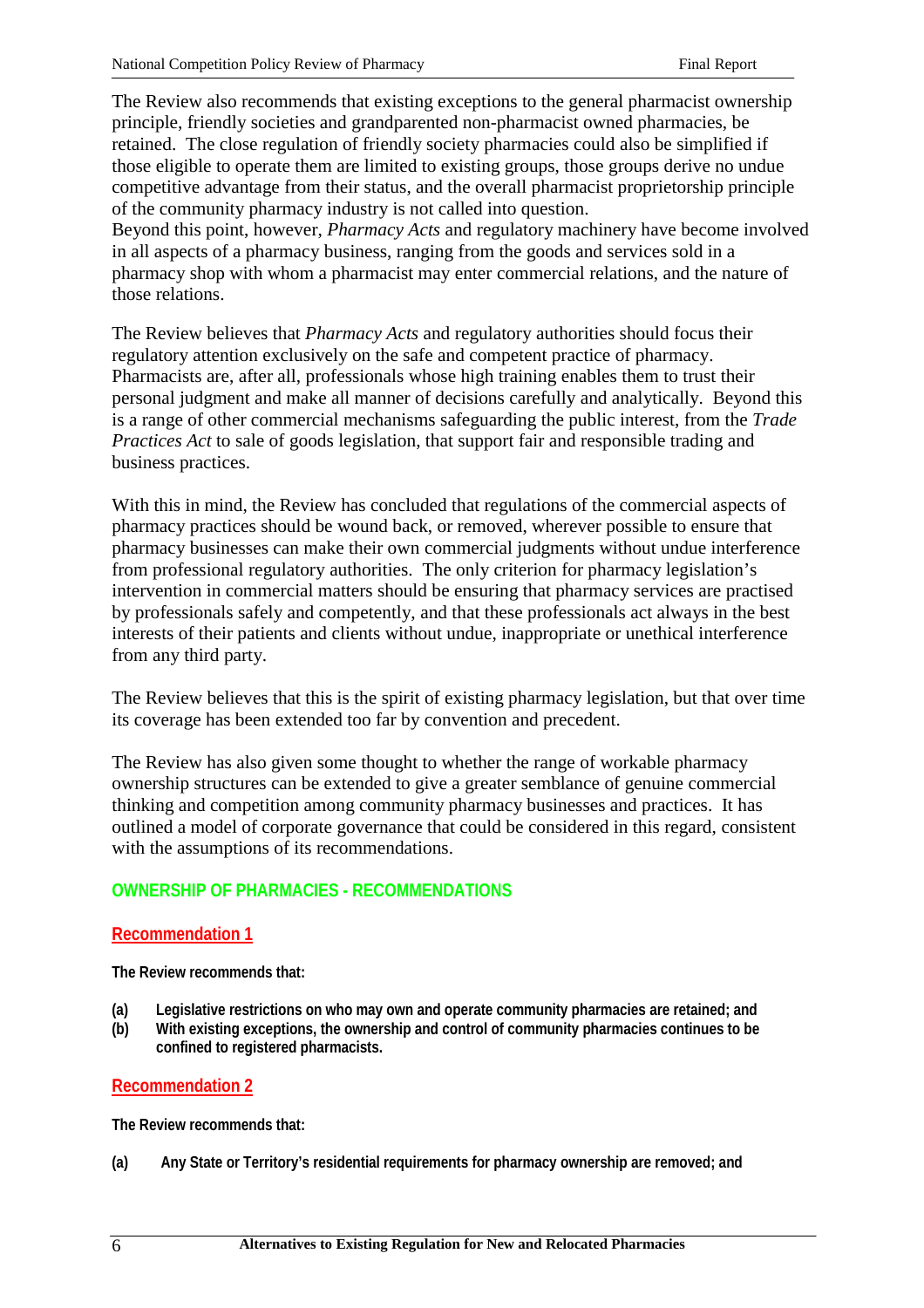**(b) Any State or Territory's requirements that a pharmacist be registered in that jurisdiction to own a pharmacy are retained, pending any consistent national arrangements that may be adopted.**

## **Recommendation 3**

**The Review recommends that:**

- **(a) Pharmacy ownership structures permitted by various State and Territory** *Pharmacy Acts* **be retained as being consistent with the defined principle of pharmacist ownership and effective control of pharmacy businesses;**
- **(b)** *Pharmacy Acts* **recognise, in addition to sole trading pharmacists and pharmacist partnerships, corporations with shareholders who are:**
	- **(1) All registered pharmacists; and**
	- **(2) Registered pharmacists and prescribed relatives of those pharmacists; and**
- **(c) Due to the risk of conflicts of interest of shareholders, and the difficulties in determining the extent to which minority shareholdings may compromise pharmacist control of a pharmacy, operating companies with minority shareholdings held by non-pharmacists are not considered to be appropriate ownership structures for pharmacy businesses.**

#### **Recommendation 4**

**The Review recommends that:**

- **(a) State and Territory restrictions on the number of pharmacies that a person may own, or in which they may have an interest, are lifted;**
- **(b) The effects of lifting the restrictions be monitored to ensure that they do not lead to undue market dominance or other inappropriate market behaviour; and**
- **(c) Legislative requirements that the operations of any pharmacy must be in the charge, or under the direct personal supervision, of a registered pharmacist are retained.**

#### **Recommendation 5**

**The Review recommends that:**

- **(a) Friendly societies may continue to operate pharmacies, but that:**
	- **(1) Regulations specific to the establishment and operation of pharmacies by friendly societies pharmacies, that do not also apply to other pharmacies and classes of proprietors, should be removed; and**
	- **(2) Any friendly society that did not operate pharmacies in a jurisdiction on 1 July 1999 or any other prescribed date should not own, establish, or operate a pharmacy in that jurisdiction in future , unless it is an entity resulting from an amalgamation of two or more friendly societies operating a pharmacy at that date;**
- **(b) Permitted corporately-owned pharmacies continue to be restricted under grandparenting arrangements where these apply;**
- **(c) The relative financial and corporate arrangements of pharmacist-owned pharmacies and friendly society pharmacies, as these may affect the competitiveness of these pharmacies with each other, could be referred for definitive advice to the Australian Competition and Consumer Commission (ACCC), or another agency or authority of comparable and appropriate standing; and**
- **(d) The findings of any such inquiry may be taken into account as part of legislative reform processes in this regard.**

## **Recommendation 6**

**The Review recommends that:**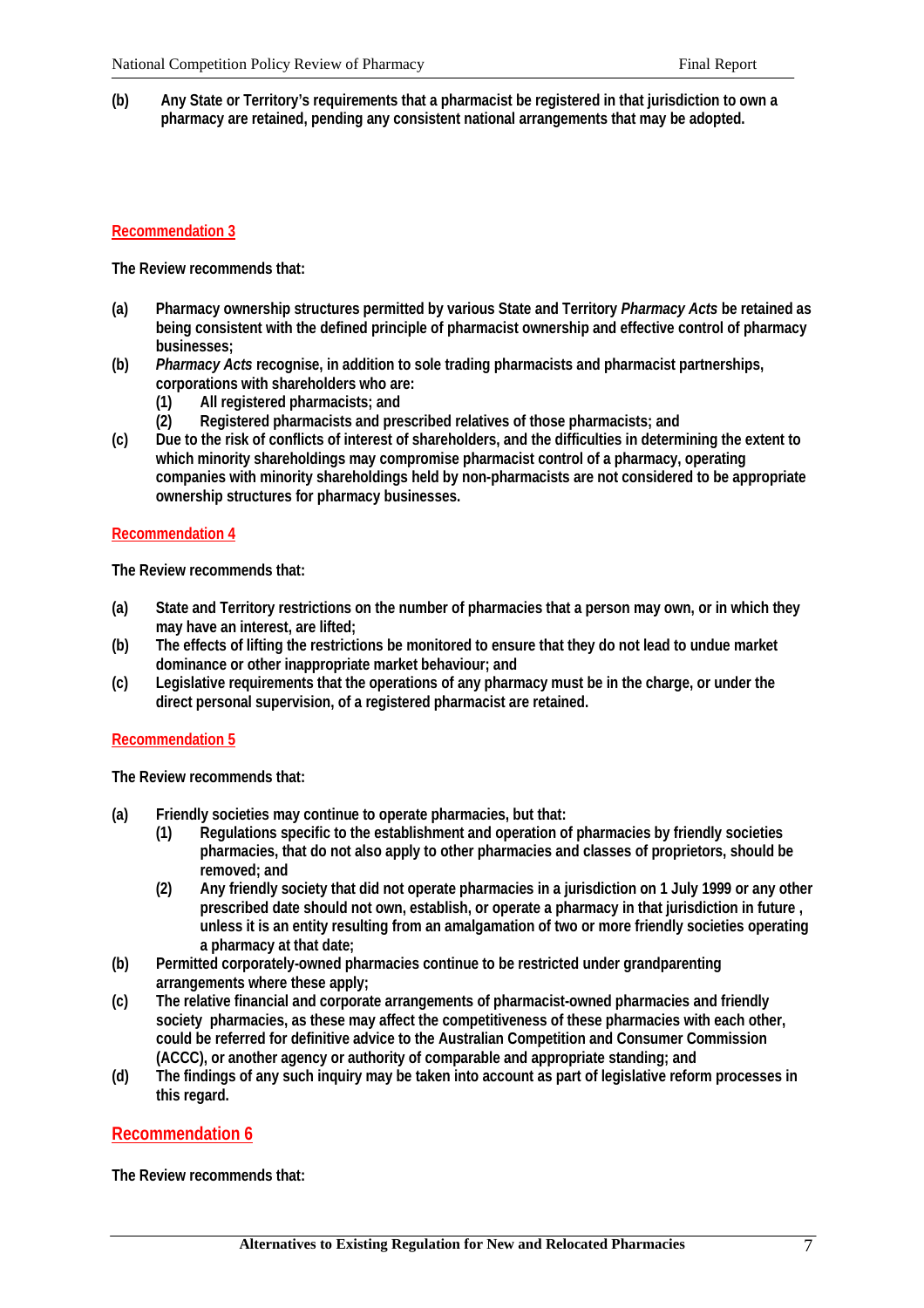- **(a) Any statutory prohibition on natural persons or bodies corporate, not being a registered pharmacist, or other permitted entity, having a direct proprietary interest in community pharmacies are retained;**
- **(b) "Proprietary interest" be defined clearly in** *Pharmacy Acts* **as relating to the direct ownership of, or a partnership, shareholding or directorship in a pharmacy operating entity;**
- **(c) Subject to the proprietor of a pharmacy remaining responsible and accountable for the safe and competent practice of professional services in that pharmacy, provisions in** *Pharmacy Acts* **relating to:**
	- **(1) Preventing parties other than a registered pharmacist to have a lawfully permitted association with a pharmacy business, but not including a proprietary interest as defined in Recommendation 6(b);**
	- **(2) Inserting specific terms in commercial documents relating to those businesses;**
	- **(3) Preventing considerations for third parties based on of a pharmacy's turnover or profit;**
	- **(4) Preventing pharmacies having preferred wholesale suppliers of medicines;**
	- **(5) Otherwise preventing pharmacy proprietors from developing lawful business associations with other parties; and**
	- **(6) Allowing regulatory authorities to intervene inappropriately in matters of this nature; are removed; and**
- **(d) Removed provisions of the types described in Recommendation 6(c) are replaced in each** *Pharmacy Act* **with a statutory offence, with appropriate and substantial penalties for individuals and corporations, of improper and inappropriate interference with the professional conduct of a pharmacist in the course of his or her practice.**

## **Recommendation 7**

**The Review recommends that:**

- **(a) Legislative requirements for the registration of pharmacy premises be removed provided that:**
	- **(1) Acts, regulations and related guidelines can continue to require pharmacy proprietors and managers to ensure that their premises are of a minimum standard of fitness for the safe and competent delivery of pharmacy services;**
	- **(2) The responsibilities of pharmacy proprietors and managers, and of registered pharmacists, under State and Territory drugs and poisons legislation are not compromised;**
	- **(3) Acts or regulations may require the proprietor of a pharmacy to notify a regulatory authority, in writing, of the location or relocation of a pharmacy; and**
	- **(4) Regulatory authorities, their employees or agents may enter and inspect pharmacy premises to investigate complaints, conduct spot checks, or act on the reasonable suspicion of guidelines being breached; and**
- **(b) Regulations requiring the registration of pharmacy businesses by regulatory authorities are removed, given that pharmacists are already registered in each State or Territory, and that business registration is not connected to the safe and competent practice of pharmacy.**

#### **Recommendation 8**

**The Review recommends that Commonwealth, State and Territory governments ensure that legislation and agreements for the delivery of professional pharmacy and health care services negotiated with pharmacy proprietors and their representatives, require:**

- **(a) An acceptable range of services to be provided; and**
- **(b) Appropriate quality assurance and professional practice standards to be adopted by community pharmacies covered by the agreements.**

## *LOCATION OF PHARMACIES*

The Commonwealth approves a pharmacy to supply medicines subsidised by the PBS. Under a ministerial determination made under section 99L of the *National Health Act 1953*, the Commonwealth imposes strict controls on approving a new pharmacy, and on relocating existing pharmacies, for PBS purposes. These location-based controls help to give effect to the Australian Community Pharmacy Agreement between the Commonwealth and the Pharmacy Guild of Australia.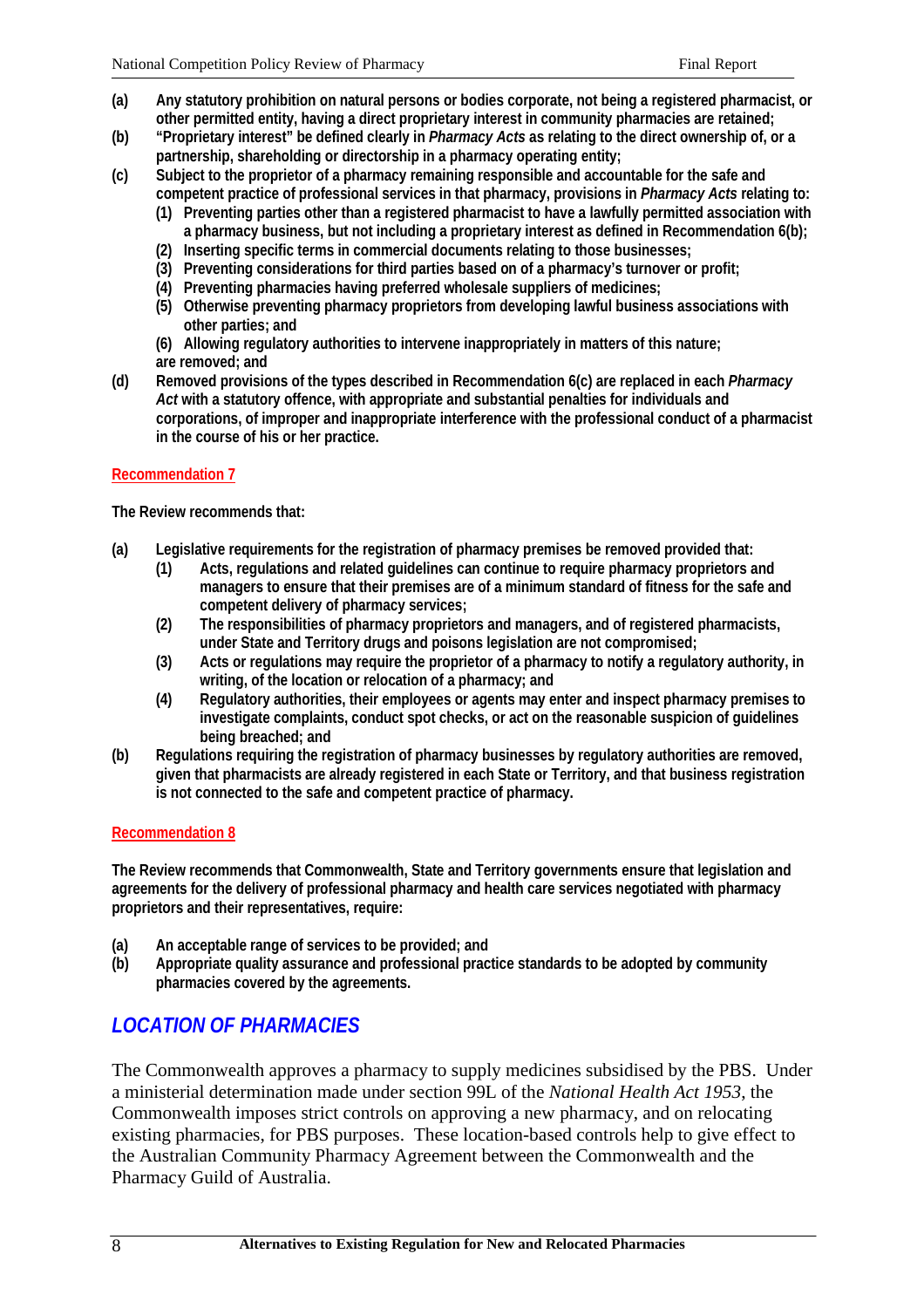In themselves, and however willingly they may be accepted by the community pharmacy industry, these location controls are an anti-competitive layer of regulation and government intrusion on the community pharmacy industry and market.

The restrictions assist a rational distribution of PBS-funded services, and help the Commonwealth to manage the costs of the PBS as a demand-driven programme. Given, that PBS sales and dispensing remuneration form the greater parts of a pharmacy's overall turnover, the PBS location criteria are central to operating a financially viable pharmacy, and they also help to insulate pharmacies from new competitors in their catchment areas.

These regulations restrict free and effective competition in the community pharmacy industry. The Review concludes that it cannot be shown conclusively that the current restrictions are entirely in the public interest. It also suggests that there may be more "competition-friendly" mechanisms, particularly in terms of an efficiency-linked PBS remuneration structure for pharmacies, that could also substitute for the existing new pharmacy approval measures to keep the overall number of pharmacies to a level consistent with community need.

The Commonwealth's regulatory restrictions on pharmacy relocation have, however, served little justifiable purpose since a major rationalisation of pharmacy outlets was completed in the early 1990s, and should be removed as soon as practicable.

In theory, the current restrictions could be dispensed with, or replaced, when the current Australian Community Pharmacy Agreement ends in mid 2000. In practice, and given the considerable investment in pharmacy infrastructure and pharmacy businesses based on present arrangements, there is merit of achieving change through a phased transition of several years, perhaps commencing on 1 July 2001. The Review suggests some practical features of a transitional framework in Appendix 5 to this Report.

In making these comments, however, the Review is aware that the parties to the Australian Community Pharmacy Agreement – the Commonwealth and the Pharmacy Guild of Australia – effectively have the last word by determining what is incorporated in any forthcoming Agreement and subsequently given legislative force.

It is up to these two parties to agree on arrangements that benefit the Australian community as a whole in terms of greater competition in the community pharmacy industry, as expressed in terms of fair access to better quality professional services at a reasonable cost.

## **LOCATION OF PHARMACIES – RECOMMENDATIONS**

## **Recommendation 9**

**The Review recommends that:**

- **(a) Some form of restriction on the number of pharmacies as outlets for the Pharmaceutical Benefits Scheme (PBS) is retained;**
- **(b) The parties to the Australian Community Pharmacy Agreement consider, in the interests of greater competition in community pharmacy, a remuneration system for PBS services that restricts the overall number of pharmacies by rewarding more efficient pharmacy businesses and practices, and providing incentives for less efficient pharmacy businesses to merge or close; but**
- **(c) If remuneration arrangements consistent with Recommendation 9(b) are not practical, controls on the number of pharmacies through restricting new pharmacies' eligibility for approval to supply**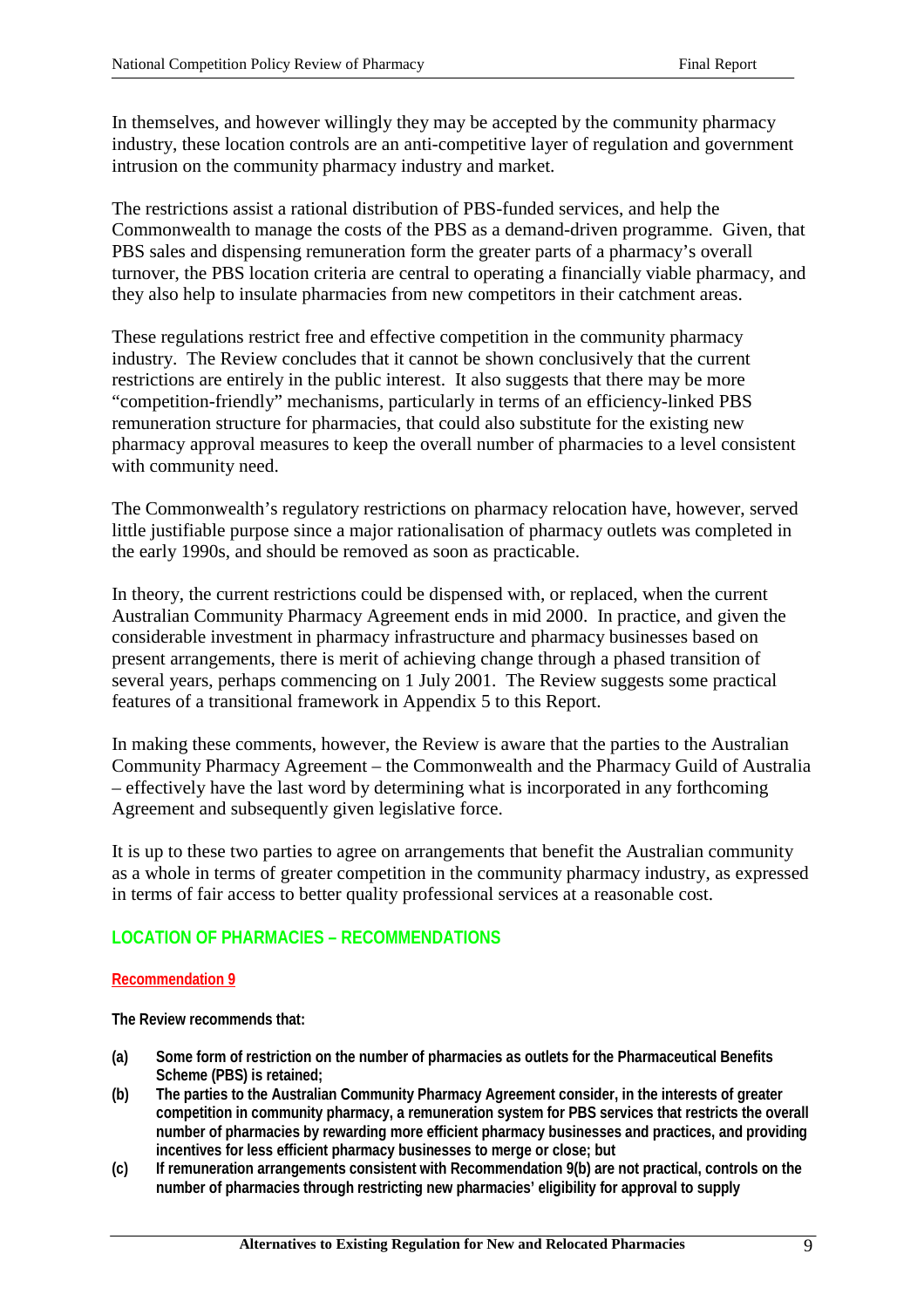**pharmaceutical benefits could be retained but, if so, any "definite community need" criteria for those approvals should be made more relevant to the needs of underserviced communities, particularly in rural and remote areas.**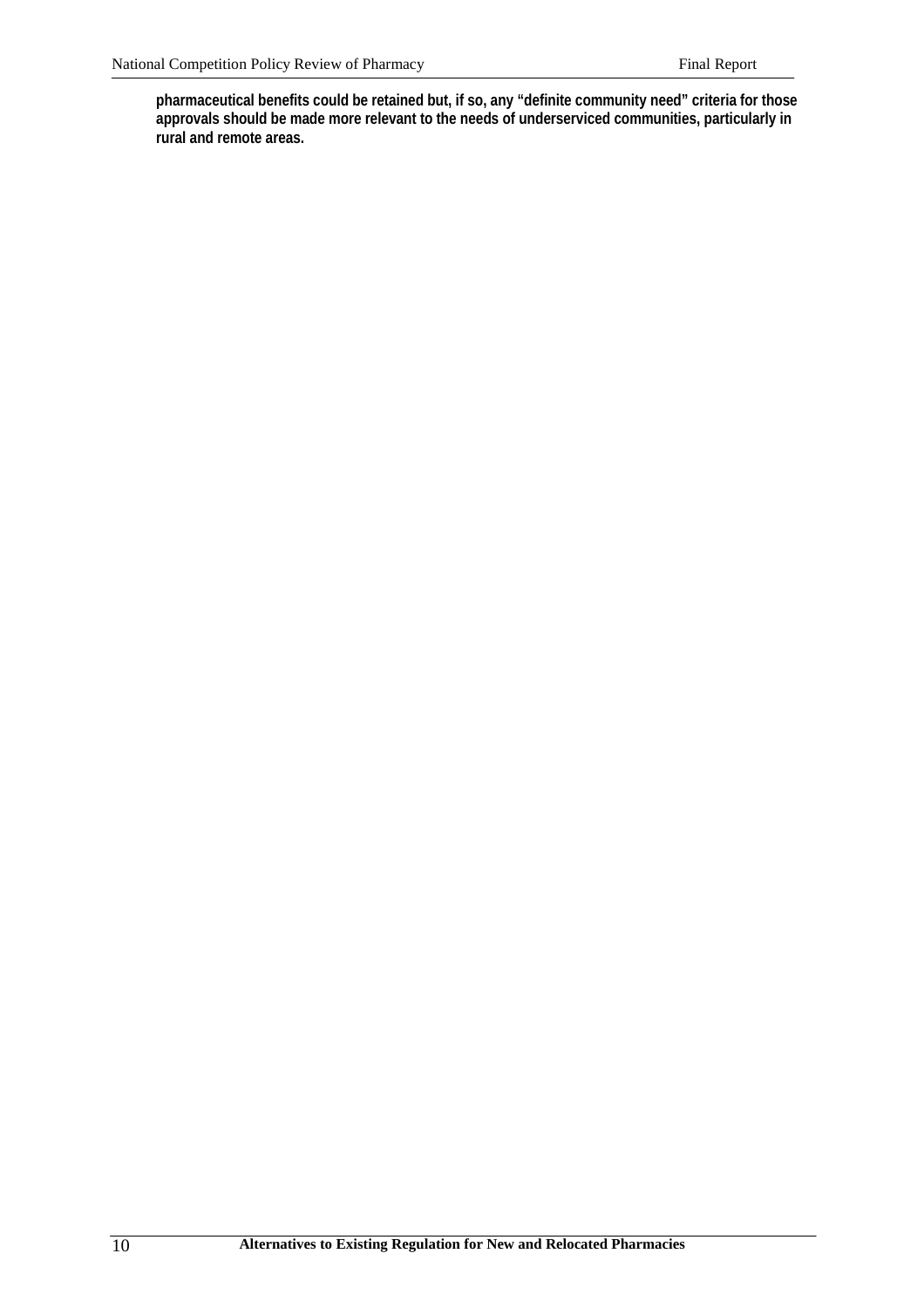#### **Recommendation 10**

**The Review recommends that Pharmaceutical Benefits Scheme (PBS) related restrictions on the relocation of pharmacies from one site to another are phased out.**

#### **Recommendation 11**

**The Review recommends that, consistent with recommendations 9 and 10, the current Pharmaceutical Benefits Scheme (PBS) new pharmacy and relocated pharmacy approval restrictions be reformed and/or phased out from 1 July 2001.**

#### **Recommendation 12**

**The Review recommends that:**

- **(a) Legislation to support specific programmes and initiatives to assist the retaining and enhancing of pharmacy services in rural and remote areas is considered to be of a net public benefit; and**
- **(b) Non-transferable approvals to supply pharmaceutical benefits conferred, in limited circumstances, on a specific rural or remote locality are considered to be a justifiable restriction on competition in the public interest.**

#### **Recommendation 13**

**The Review recommends that, should new pharmacy and relocated pharmacy approval restrictions continue after 1 July 2001, that:**

- **(a) Approvals, for Pharmaceutical Benefits Scheme (PBS) purposes, of pharmacies located in eligible medical centres, private hospitals and aged care facilities, and intended to serve those facilities, are considered without reference to the distance of a given facility's site from the nearest existing pharmacy; and**
- **(b) Measures as proposed in Recommendation 13(a) are incorporated in any transitional or ongoing regulatory measures concerning the approval of new and relocated pharmacies to supply PBS benefits.**

## *REGISTRATION OF PHARMACISTS*

Regulating whom may practise pharmacy, and how it is practised, helps to assure the Australian public that pharmacists are competent and the professional services that they provide are safe.

Consistent with this assumption, the Review sees the relevant legislative provisions it has to examine as being not only pharmacist registration and registration requirements. It also sees as directly relevant the constitution, functions and powers of the regulatory authorities that administer *Pharmacy Acts* and regulations, and the accountability of pharmacists to the community through complaints, investigative and disciplinary processes.

On balance, and taking into account that there is an information asymmetry between pharmacists and consumers, the Review believes that it is reasonable to regulate aspects of the practice of pharmacy and its practitioners. The qualification is that such regulation should only be to the minimum level needed to ensure the safe and competent practising of pharmacy.

Consistent with its other recommendations, the Review also concludes that regulating pharmacists and pharmacy practice should not intrude unduly on the commercial and "nonpharmacy" aspects of running a pharmacy. It also concludes that, as far as possible, standards for safe and competent pharmacists and pharmacy services should be set or adopted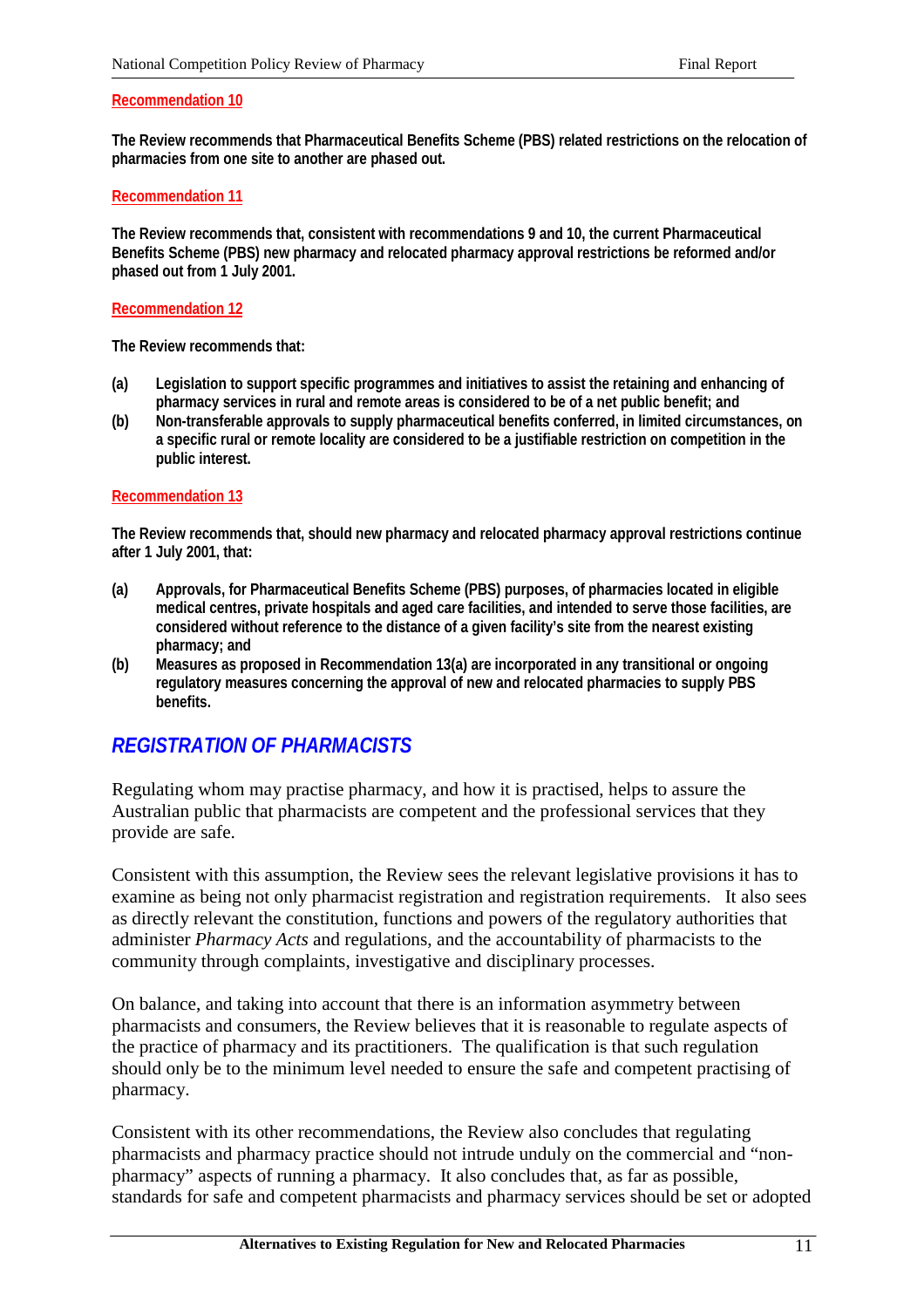by governments on behalf of the community at large, and administered and implemented by regulatory authorities such as Pharmacy Boards.

The Review is also concerned to ensure that regulatory authorities are demonstrably open, transparent, and effective, so that they are always seen as being directly accountable to the community and not just to their profession. For this reason, it is important to ensure that authorities are composed of appointed rather than elected members. Appointees could be expected predominantly to be pharmacists, but should also include lay members of the community capable of articulating a consumer point of view. Ideally, authorities should also include a lawyer member who can assist and advise on legislative interpretation and procedural matters.

As a matter of particular interest, the Review has some views about the minimal requirements in State and Territory *Pharmacy Acts* relating to pharmacists renewing their registration.

Generally, registration renewal occurs with the payment of a prescribed annual fee, and without any active mechanisms to assure regulatory authorities, and through them the community, of the ongoing competence of the pharmacist. While these mechanisms are acceptable in themselves, when they are viewed in conjunction with complaints and disciplinary processes against incompetent and dangerous practitioners. The time may have come, however, to consider appropriate and defendable competency assurance benchmarks as part of re-registration processes.

## **REGISTRATION OF PHARMACISTS - RECOMMENDATIONS**

## **Recommendation 14**

**The Review recommends that:**

- **(a)** *Pharmacy Acts***, delegated legislation and statutory instruments concentrate on setting out the minimum regulatory requirements for the safe and competent delivery of pharmacy services by, or under the supervision, of pharmacists;**
- **(b) Legislation sets out clearly the roles, responsibilities and powers of decision-making, regulatory and reviewing authorities in administering that legislation; and**
- **(c)** *Pharmacy Acts* **distinguish between the responsibilities of governments to approve and formally set professional practice standards, professional instructions and procedural guidelines, and those of regulatory authorities to implement and enforce those standards, instructions and guidelines.**

#### **Recommendation 15**

**The Review recommends that:**

- **(a) The appointment, composition, functions and charter of regulatory authorities should be set out clearly in legislation and should not unduly restrict or hamper competitive and commercial activity in the pharmacy industry by the way they operate; and**
- **(b) Regulatory authorities are appointed, composed and structured so that they are accountable to the community through government, and focus at all times on promoting and safeguarding the interests of the public.**

#### **Recommendation 16**

**The Review recommends that:**

**(a) Pharmacy remains a registrable profession, and that legislation governing registration should be the minimum necessary to protect the public interest by promoting the safe and competent practice of pharmacy;**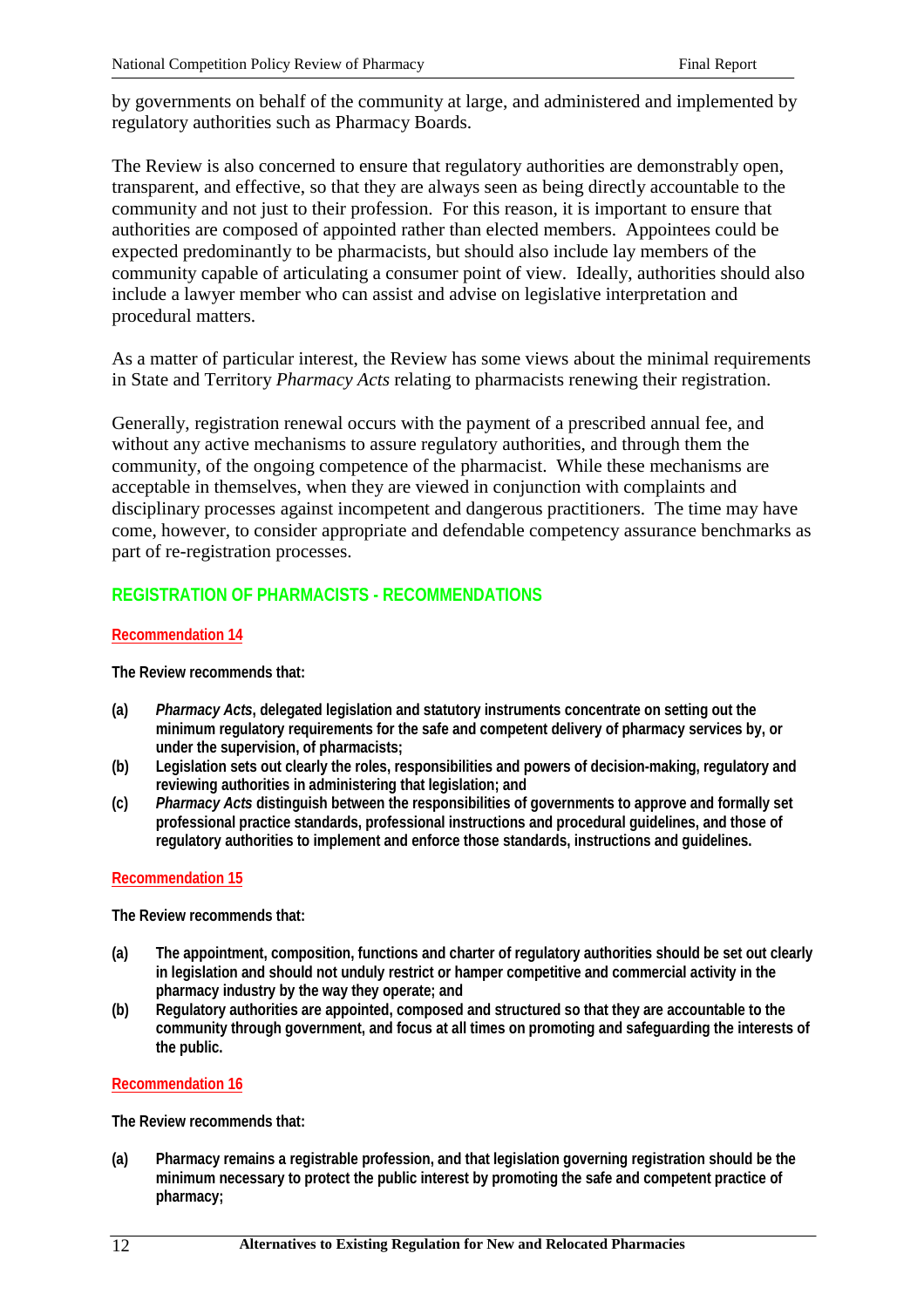- **(b) Legislative requirements restricting the practice of pharmacy, with limited exceptions, to registered pharmacists are retained;**
- **(c) Legislative limitations on the use of the title "pharmacist" and other appropriate synonyms for professional purposes are retained;**
- **(d) Legislative requirements for a registered pharmacist, to have particular personal qualities, other than appropriate proficiency in written and spoken English, and good character, are removed;**
- **(e) Legislative requirements for membership of a professional association or society as being necessary for registration as a pharmacist are removed;**
- **(f) Legislative requirements specifying qualifications, training and professional experience needed for initial registration as a pharmacist are retained; but**
- **(g) States and Territories should move towards replacing qualifications-based criteria with solely competency-based registration requirements if and as appropriate workable assessment mechanisms can be adopted and applied.**

#### **Recommendation 17**

**The Review recommends that:**

- **(a) Existing re-registration requirements for pharmacists re-entering the profession following a period out of practice are retained; and**
- **(b) Regulations enabling regulatory authorities to impose conditional registration, or supervised or restricted practice prior to re-registration, for pharmacists returning to practice or constricted in their abilities to practise, are retained.**

## **Recommendation 18**

**The Review recommends that, within three to five years, States and Territories should implement competency-based mechanisms as part of re-registration processes for all registered pharmacists.**

## **Recommendation 19**

**The Review recommends that:**

- **(a) Complaints and disciplinary processes are set out clearly in** *Pharmacy Acts* **and delegated legislation;**
- **(b) Grounds for the incompetence to practise of, and professional misconduct by a pharmacist, are defined clearly in legislation; and**
- **(c) Complaints investigation, disciplinary processes, and penalties imposed by regulatory authorities are accessible, public, transparent and subject to the principles of natural justice and external review.**

## **Recommendation 20**

**The Review recommends that, in the interests of promoting occupational and commercial mobility, the Commonwealth, States and Territories explore and consider adopting nationally consistent or uniform legislation, or specific legislative provisions, on pharmacy ownership, pharmacist registration and the regulation of pharmacy professional practice.**

## *CONCLUSION*

The Review commends its findings and conclusions to Commonwealth, State and Territory governments.

It believes that it has sought to address its Terms of Reference independently, impartially and comprehensively. It also believes that it has developed constructive advice that would help to reduce the encrusted layers of regulation enveloping the pharmacy profession and the community pharmacy industry, while maintaining the Australian community's interest in ensuring that pharmacy services are safe, competent and readily accessible.